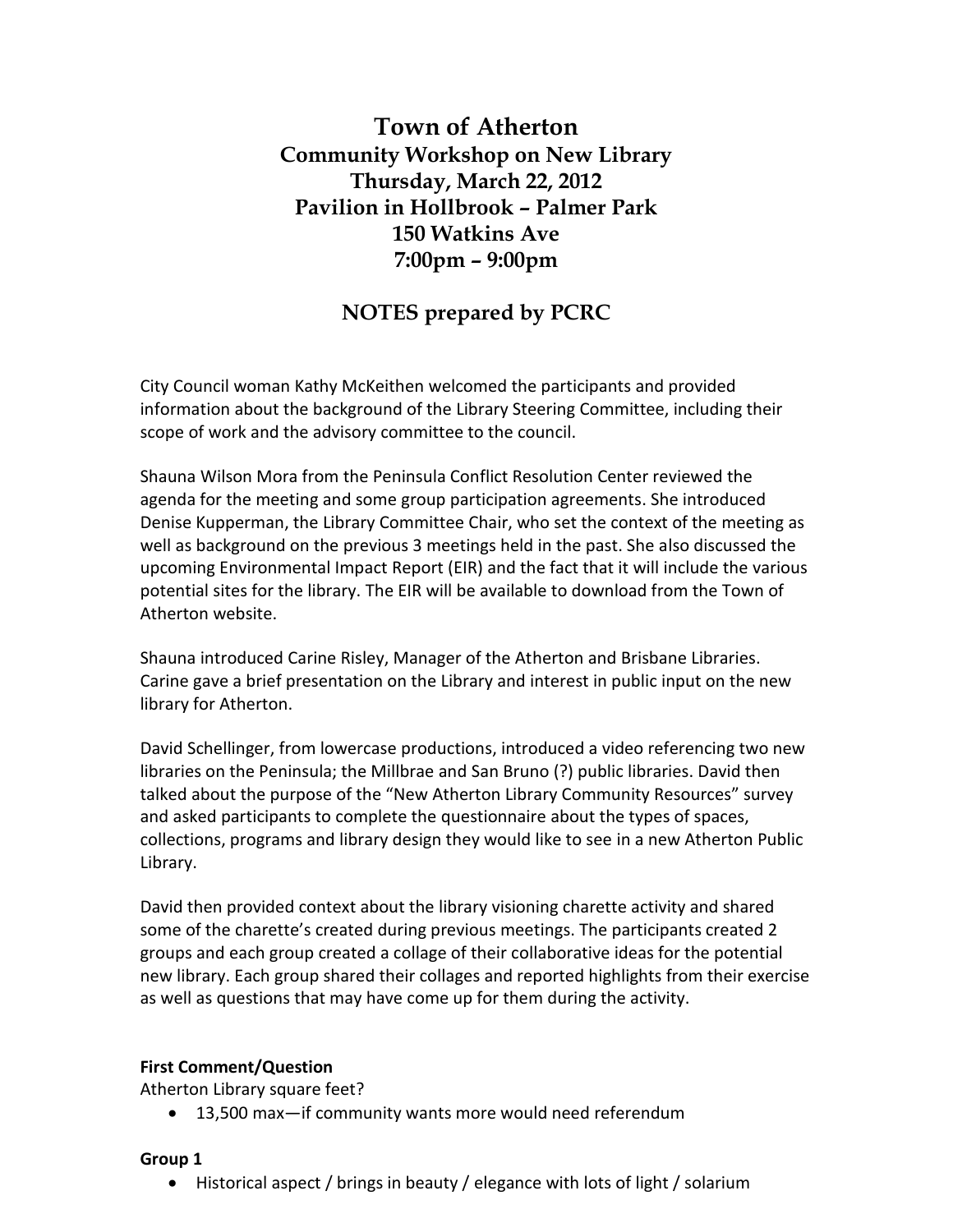- Coffee shop incorporated—maybe outdoor seating; bringing people together
- Comfortable spaces / feels like a living room
- Flexibility / spaces defined by bookshelves
- Redwood furniture—maybe also in outdoor seating
- Bright areas and subdued spaces. Take into consideration age appropriate spaces. Have some private spaces
- Maybe fire pits outside
- Spanish language books
- $\bullet$  Beauty / tradition / flexible space
- Photocopiers available—low cost

## **Group 2**

- $\bullet$  F-books—direction of future
- Traffic and parking concerns—have enough parking
- Lighting is important
- Comfortable chairs for relaxing
- No designated outdoor space associated specifically with library
- Computers situated so people could share ideas
- Will share these collages with architect

Shauna opened the meeting for further questions and comments.

## **Second Question and Comment Session**

- Would like library at edge of park—not middle—not taking up open space
- Technology should be able to be checked out
- Books on tape important
- CD, DVD technology lab—training / workshops on how to transfer data
- Movie nights for kids
- Space for presentations
- Space for events
- Defined space for kids
- Cushions / smaller scale computers / chairs, etc.
- Are the questionnaires available for other community members who have not attended a meeting to complete?
	- o Questionnaires are available at the current Library for community members to access and complete.

## **Denise and David discussed the next steps:**

- Summarize questionnaire
- Put questionnaire on website
- Share boards with architect
- Draft of EIR will be available 3/23/12 at noon—45 day comment period
- To council in June
- $\bullet$  Meeting 1<sup>st</sup> Thursday of month of Library Steering Committee